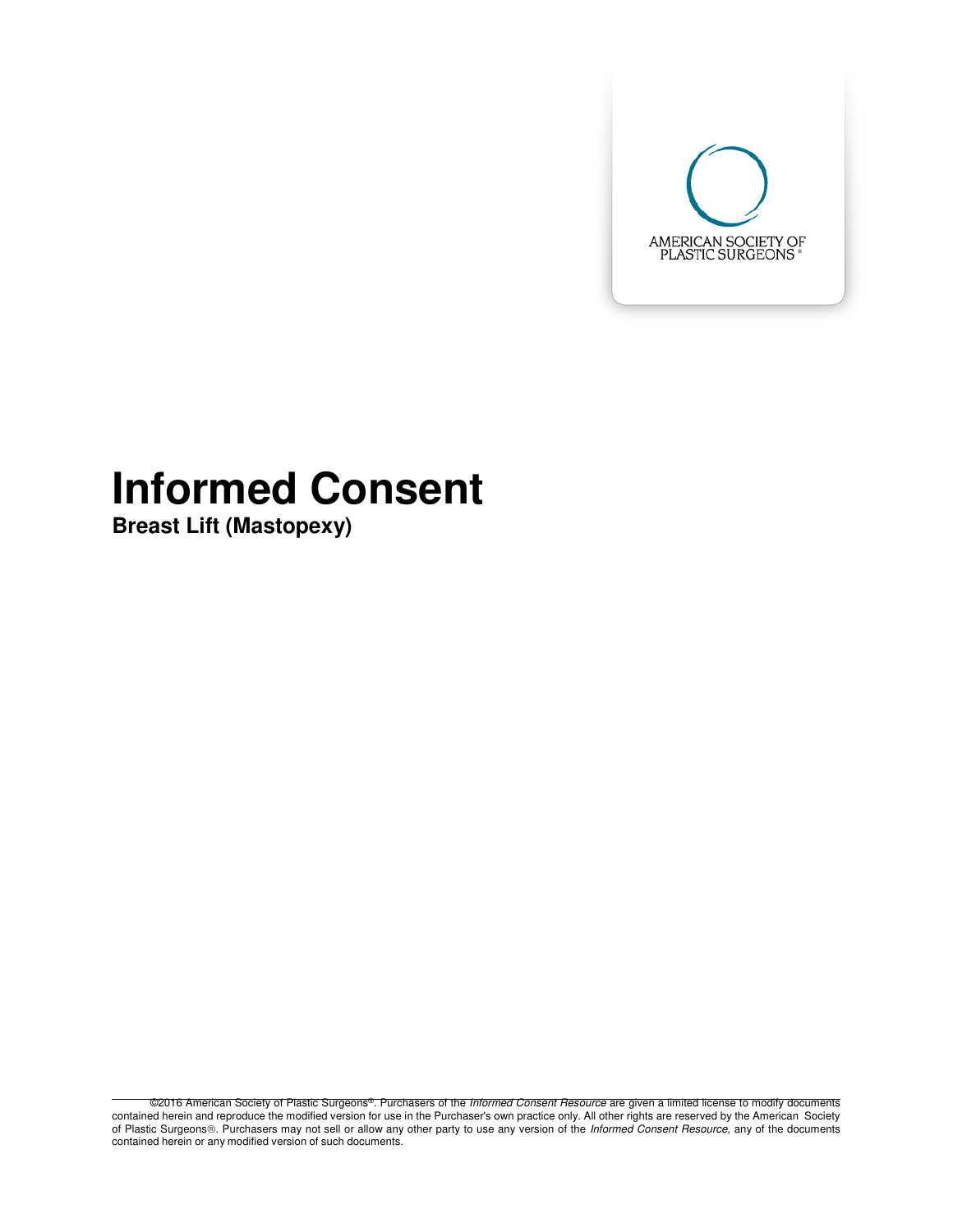#### **INSTRUCTIONS**

This is an informed-consent document that has been prepared to help inform you about breast lift (mastopexy) surgery, its risks, as well as alternative treatment(s).

It is important that you read this information carefully and completely. Please initial each page, indicating that you have read the page and sign the consent for surgery as proposed by your plastic surgeon and agreed upon by you.

#### **GENERAL INFORMATION**

Breast lift or mastopexy is a surgical procedure to raise and reshape sagging breasts. Factors such as pregnancy, nursing, weight change, aging and gravity produce changes in the appearance of a woman's breasts. As the skin loses its elasticity, the breasts often lose their shape and begin to sag. Breast lift or mastopexy is a surgery performed by plastic surgeons to raise and reshape sagging breasts. This operation can also reduce the size of the areola, the darker skin around the nipple. If your breasts are small or have lost volume after pregnancy, breast implants inserted in conjunction with mastopexy can increase both firmness and size. The best candidates for mastopexy are healthy, emotionally stable women who have realistic expectations about what this type of surgery can accomplish. Breasts of any size can be lifted, but the results may not last as long in women with heavy, large breasts. Mastopexy does leave permanent, noticeable scars on the breasts, and the breasts will be smaller than your current size. There are a variety of different surgical techniques used for the reshaping and lifting of the female breast.

#### **Note: Separate consent forms are necessary for the use of breast implants in conjunction with mastopexy or when a mastopexy is performed at the time of breast implant removal.**

#### **ALTERNATIVE TREATMENTS**

Mastopexy is an elective surgical operation. Alternative treatment would consist of not undergoing the surgical procedure or wearing supportive undergarments to lift sagging breasts. If breasts are large and sagging, a reduction mammaplasty may be considered. Risks and potential complications are also associated with alternative surgical forms of treatment.

#### **INHERENT RISKS OF BREAST LIFT (MASTOPEXY) SURGERY**

Every surgical procedure involves a certain amount of risk and it is important that you understand these risks and the possible complications associated with them. In addition, every procedure has limitations. An individual's choice to undergo a surgical procedure is based on the comparison of the risk to potential benefit. Although the majority of patients do not experience these complications, you should discuss each of them with your plastic surgeon to make sure you understand all possible consequences of breast lift (mastopexy) surgery.

#### **SPECIFIC RISKS OF BREAST LIFT (MASTOPEXY) SURGERY**

#### **Change in Nipple and Skin Sensation:**

You may experience a diminished (or loss of) sensitivity of the nipples and the skin of your breast. Partial or permanent loss of nipple and skin sensation can occur after a mastopexy in one or both nipples. Changes in sensation may affect sexual response or the ability to breast feed a baby.

#### **Breast Augmentation and Simultaneous Mastopexy:**

Risks associated with the potential use of breast implants are covered in a separate informed-consent document according to the type of implant selected. However, patients who choose to undergo breast implant augmentation and elect to have it at the same time as a breast lift (mastopexy) may be at increased risk of necrosis of skin, nipples, and breast tissue due to decreased blood supply to the tissues.

#### **Mastopexy Performed at the Time of Breast Implant Removal Surgery:**

Patients who choose to undergo simultaneous removal of breast implants and capsules and elect to have

**Page 1 of 11 Patient Initials CALC CONFIDENT CONSUMINGLY Patient Initials CALC CONFIDENT Properties Patient Initials CONFIDENT CONFIDENT** This form is for reference purposes only. It is a general guideline and not a statement of standard of care. Rather, this form should be edited and amended to reflect policy requirements of your practice site(s), CMS and Joint Commission requirements, if applicable, and legal requirements of your individual states. The ASPS does not certify that this form, or any modified version of this form, meets the requirements to obtain informed consent for this particular procedure in the jurisdiction of your practice.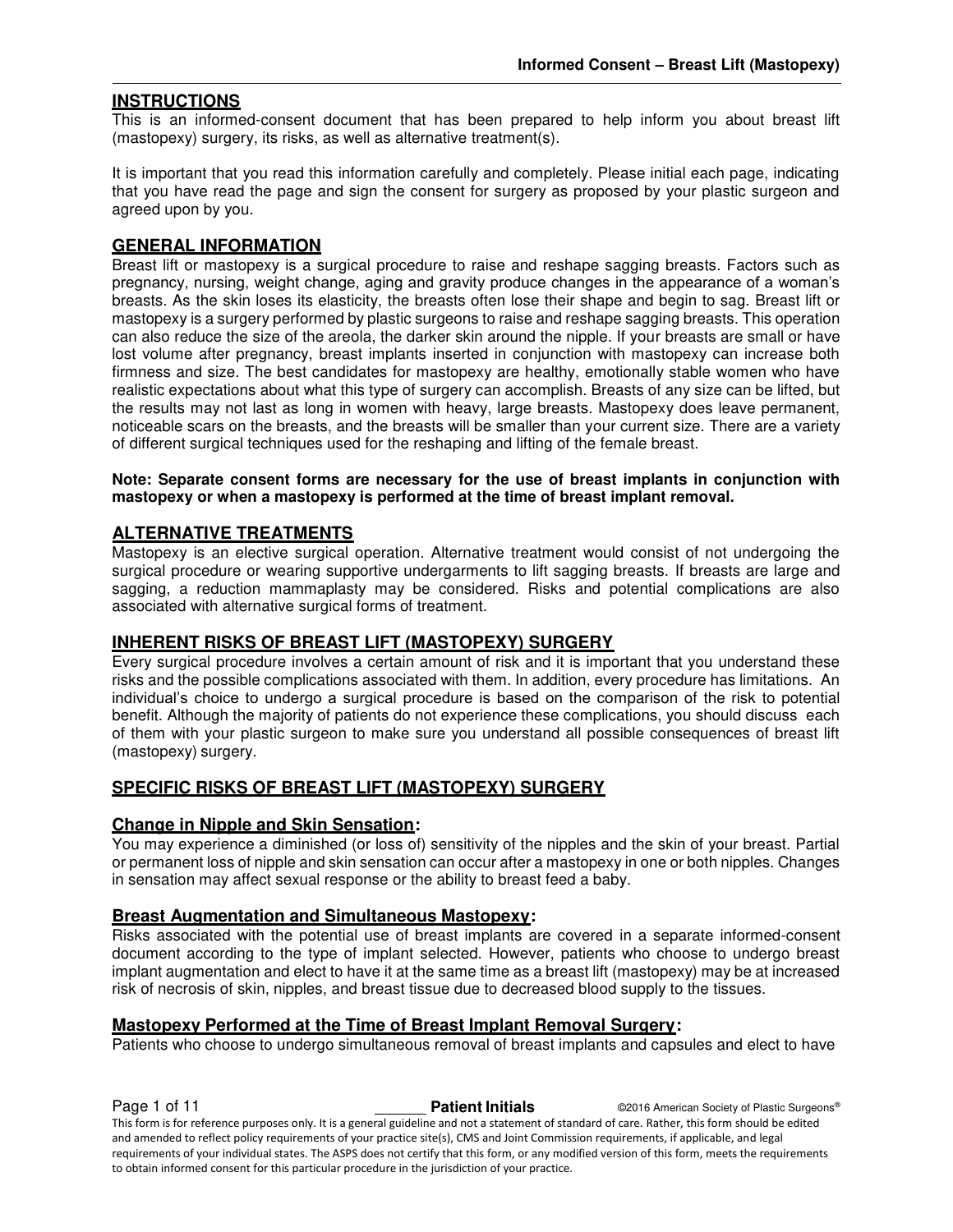it at the same time as a breast lift (mastopexy) may be at increased risk of necrosis of skin, nipples, and breast tissue due to decreased blood supply to the tissues from earlier surgery. Risks associated with the removal of breast implants are covered in a separate informed-consent document.

#### **Use of Acellular Dermal Matrix:**

In order to perform the breast lift surgery, your plastic surgeon may choose to use biological materials. Most commonly, these materials are derived from human cadaver skin or pig skin. These materials are generally processed and do not carry any viable cells. You should ask your surgeon about these materials. They provide help to support the breast tissues and become populated with your cells, becoming similar to your own tissue. These acellular products may produce fluid and require drains for a prolonged period of time.

#### **Skin Contour Irregularities:**

Contour and shape irregularities may occur after mastopexy. Visible and palpable wrinkling may occur. One breast may be smaller than the other. Nipple position and shape will not be identical one side to the next. Residual skin irregularities at the ends of the incisions or "dog ears" are always a possibility when there is excessive redundant skin. This may improve with time, or it can be surgically corrected.

#### **Delayed Healing:**

Wound disruption or delayed wound healing is possible. Some areas of the breast skin or nipple region may not heal normally and may take a long time to heal. Areas of skin or nipple tissue may die. This may require frequent dressing changes or further surgery to remove the non-healed tissue. Individuals who have decreased blood supply to breast tissue from past surgery or radiation therapy may be at increased risk for delayed wound healing and poor surgical outcome. Smokers have a greater risk of skin loss and wound healing complications.

#### **Breast Disease:**

Breast disease and breast cancer can occur independently of breast lift surgery. Individuals with a personal history or family history of breast cancer may be at a higher risk of developing breast cancer than a woman with no family history of this disease. It is recommended that all women perform periodic self- examination of their breasts, have mammography according to American Cancer Society guidelines, and seek professional care should a breast lump be detected. In the event that suspicious tissue is identified prior to or during breast surgery, additional tests and therapy with corresponding expenses may be warranted.

#### **GENERAL RISKS OF SURGERY**

#### **Healing Issues:**

Certain medical conditions, dietary supplements and medications may delay and interfere with healing. Patients with massive weight loss may have a healing delay that could result in the incisions coming apart, infection, and tissue changes resulting in the need for additional medical care, surgery, and prolonged hospitalizations. Patients with diabetes or those taking medications such as steroids on an extended basis may have prolonged healing issues. Smoking will cause a delay in the healing process, often resulting in the need for additional surgery. There are general risks associated with healing such as swelling, bleeding, possibility of additional surgery, prolonged recovery, color changes, shape changes, infection, not meeting patient goals and expectations, and added expense to the patient. There may also be a longer recovery due to the length of surgery and anesthesia. Patients with significant skin laxity (patients seeking facelifts, breast lifts, abdominoplasty, and body lifts) will continue to have the same lax skin after surgery. The quality or elasticity of skin will not change and recurrence of skin looseness will occur at some time in the future, quicker for some than others. There are nerve endings that may become involved with healing scars from surgery such as suction-assisted lipectomy, abdominoplasty, facelifts, body lifts, and extremity surgery. While there may not be a major nerve injury, the small nerve endings during the healing period may become too active producing a painful or oversensitive area due to the small sensory nerve involved with scar tissue. Often, massage and early non-surgical intervention resolves this. It is important to discuss post-surgical pain with your surgeon.

**Page 2 of 11 Patient Initials COVID-2016** American Society of Plastic Surgeons® This form is for reference purposes only. It is a general guideline and not a statement of standard of care. Rather, this form should be edited and amended to reflect policy requirements of your practice site(s), CMS and Joint Commission requirements, if applicable, and legal requirements of your individual states. The ASPS does not certify that this form, or any modified version of this form, meets the requirements to obtain informed consent for this particular procedure in the jurisdiction of your practice.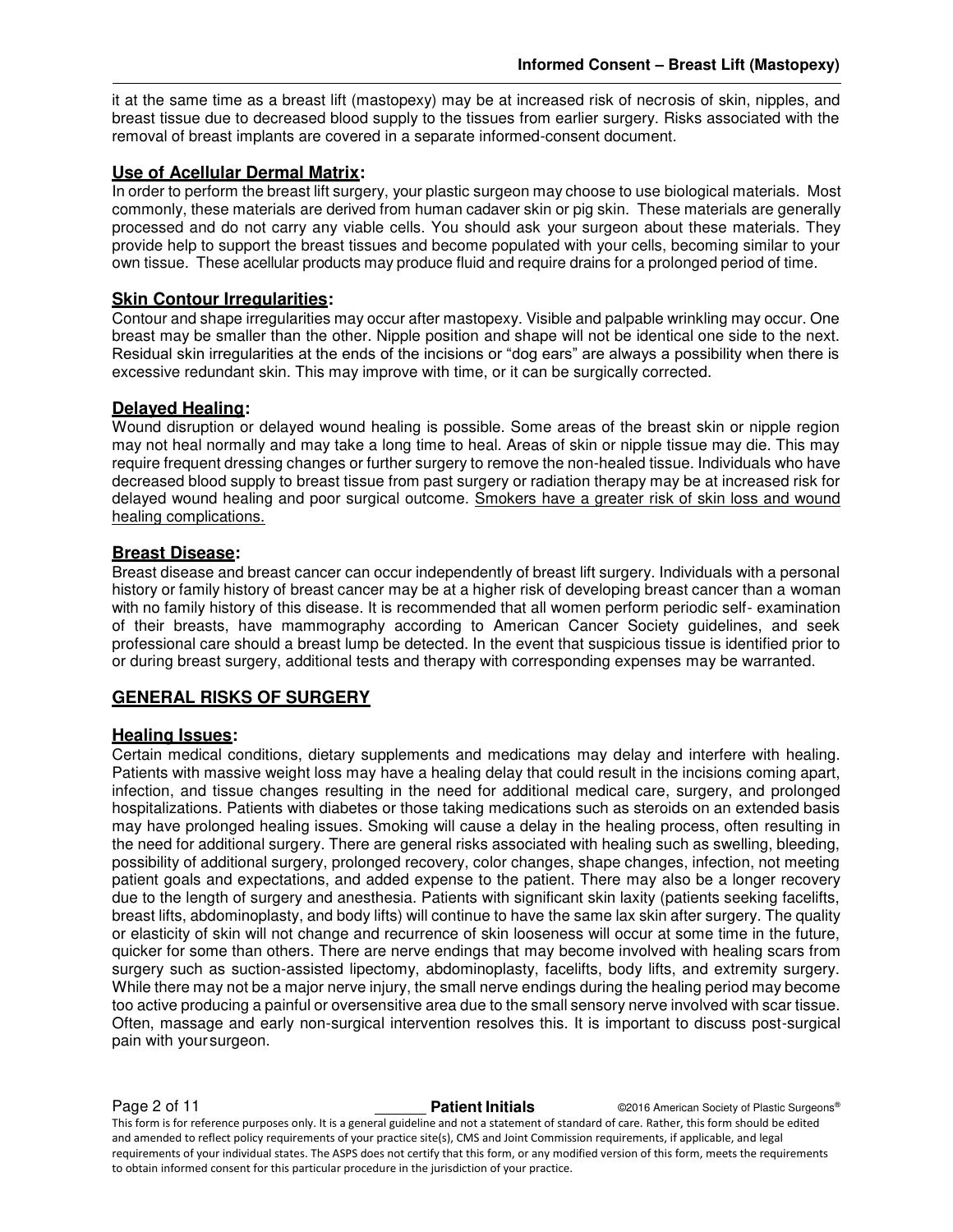#### **Bleeding:**

It is possible, though unusual, to experience a bleeding episode during or after surgery. Should postoperative bleeding occur, it may require emergency treatment to drain accumulated blood or you may require a blood transfusion, though such occurrences are rare. The collection of blood that can occur under your skin following surgery is referred to as a hematoma. Increased activity too soon after surgery can lead to increased chance of bleeding and additional surgery. It is important to follow postoperative instructions and limit exercise and strenuous activity for the instructed time. Non-prescription "herbs" and dietary supplements can increase the risk of surgical bleeding. Hematoma can occur at any time, usually in the first three weeks following injury to the operative area. If blood transfusions are necessary to treat blood loss, there is the risk of blood-related infections such as hepatitis and HIV (AIDS). Your surgeon may provide medications after your surgery to prevent blood clots. Medications that are used to prevent blood clots in veins can produce bleeding and decreased blood platelets.

#### **Infection:**

Infection, although uncommon, can occur after surgery. Should an infection occur, additional treatment including antibiotics, hospitalization, or additional surgery may be necessary. It is important to tell your surgeon of any other infections, such as a history of MRSA infections, an open wound, recent upper respiratory infection/ pneumonia, ingrown toenail, insect bite, tooth abscess, or urinary tract infection. Infections in other parts of the body, may lead to an infection in the operated area. Post-operative infections often result in more extensive scarring and predispose to revision surgery.

#### **IIeus:**

The return of bowl function following surgery is important. An ileus are disruptions in bowl function caused by the failure of peristalsis or hypomobility of your bowls/ gut resulting in a lack of defecation and possibly repeated vomiting. Anesthetics and medications like pain medications given to you at the time of surgery can contribute to the development of an ileus in the post-operative period. An ileus can result in abdominal distention, vomiting, inability to absorb oral medications and possibly hospitalization. Repeated vomiting could result in an aspiration pneumonia and respiratory failure. It can be essential to have regular bowl function after your surgery.

#### **Scarring**:

All surgery leaves scars, some more visible than others. Although good wound healing after a surgical procedure is expected, this surgery will result in long, prominent scars that are permanent. Abnormal scars may occur within the skin and deeper tissues. Scars may be unattractive and of different color than the surrounding skin tone. Scar appearance may also vary within the same scar. Scars may be asymmetrical (appear different on the right and left side of the body). There is the possibility of visible marks in the skin from sutures. These scars may become raised, red, or discolored in the first few weeks/months, but usually settle down over time. However, some patients are prone to "hypertrophic" or "keloid" scars i.e. prominent, raised, red scars that do not settle. Further treatments with medications and/or surgery may be required.

#### **Firmness:**

Excessive firmness can occur after surgery due to internal scarring. The occurrence of this is not predictable. Additional treatment including surgery may be necessary.

#### **Skin Sensitivity:**

Itching, tenderness, or exaggerated responses to hot or cold temperatures may occur after surgery. Usually this resolves during healing, but in rare situations it may be chronic.

#### **Major Wound Separation:**

Wounds may separate after surgery. Should this occur, additional treatment including surgery may be necessary.

**Page 3 of 11 Patient Initials Patient Initials** ©2016 American Society of Plastic Surgeons® This form is for reference purposes only. It is a general guideline and not a statement of standard of care. Rather, this form should be edited and amended to reflect policy requirements of your practice site(s), CMS and Joint Commission requirements, if applicable, and legal requirements of your individual states. The ASPS does not certify that this form, or any modified version of this form, meets the requirements to obtain informed consent for this particular procedure in the jurisdiction of your practice.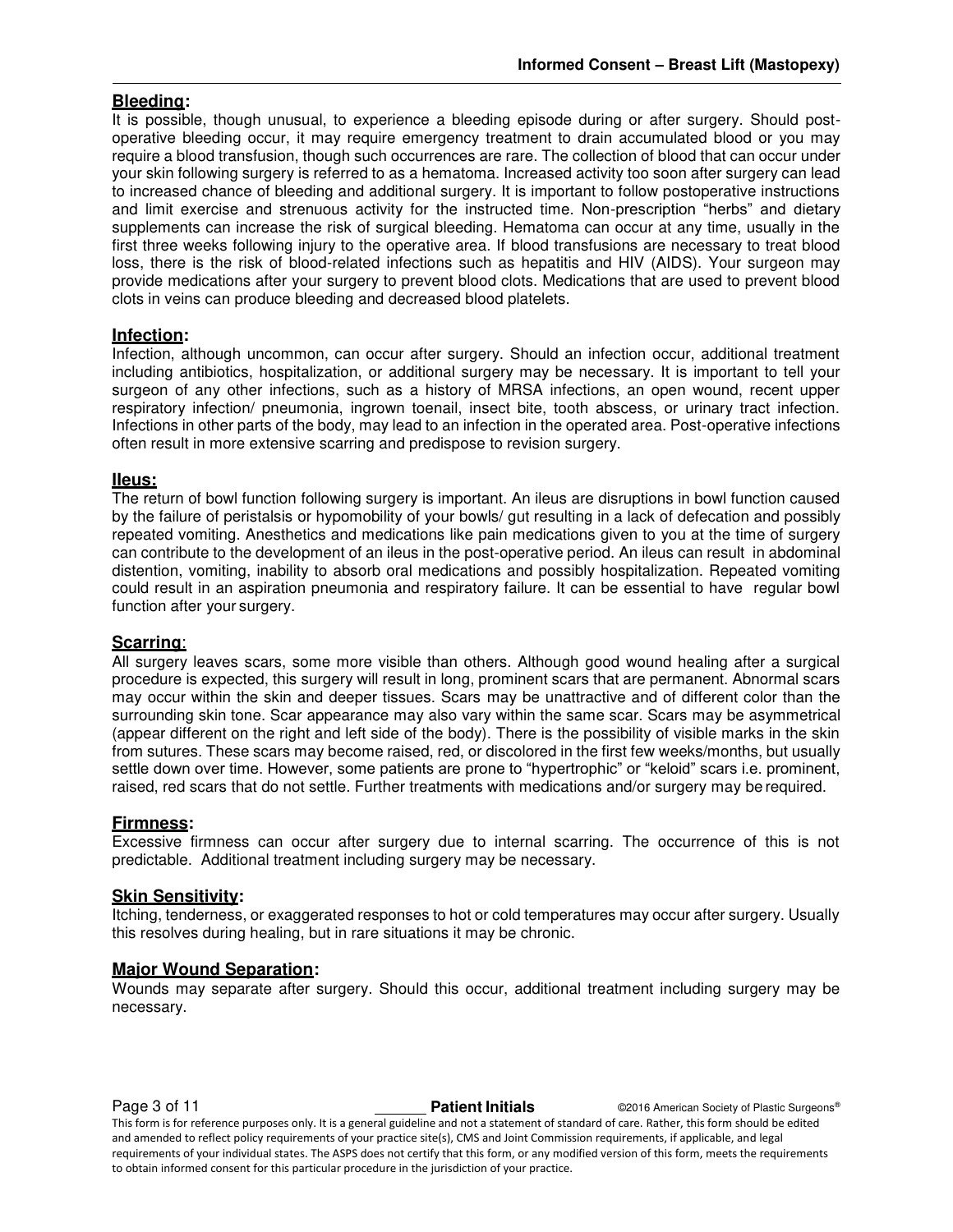#### **Sutures:**

Most surgical techniques use deep sutures. You may notice these sutures after your surgery. Sutures may spontaneously poke through the skin, become visible or produce irritation that requires suture removal.

#### **Damage to Deeper Structures:**

There is the potential for injury to deeper structures including nerves, blood vessels, lymphatics, muscles, and lungs (pneumothorax) during any surgical procedure. The potential for this to occur varies according to the type of procedure being performed. Injury to deeper structures may be temporary or permanent.

#### **Fat Necrosis:**

Fatty tissue found deep in the skin might die. This may produce areas of firmness within the skin. Additional surgery to remove areas of fat necrosis may be necessary. There is the possibility of contour irregularities in the skin that may result from fat necrosis.

#### **Seroma:**

Infrequently, fluid may accumulate between the skin and the underlying tissues following surgery, trauma or vigorous exercise. Should this problem occur, it may require additional procedures for drainage of fluid.

#### **Surgical Anesthesia:**

Both local and general anesthesia involves risk. There is the possibility of complications, injury, and even death from all forms of surgical anesthesia or sedation.

#### **Shock:**

In rare circumstances, your surgical procedure can cause severe trauma, particularly when multiple or extensive procedures are performed. Although serious complications are infrequent, infections or excessive fluid loss can lead to severe illness and even death. If surgical shock occurs, hospitalization and additional treatment would be necessary.

#### **Pain:**

You will experience pain after your surgery. Pain of varying intensity and duration may occur and persist after surgery. If you are a chronic pain patient followed by a Pain Therapy Practitioner, you may be asked to see this practitioner pre operatively to assist you in the management of your pain disorder in the postoperative period. Chronic pain may occur very infrequently from nerves becoming trapped in scar tissue or due to tissue stretching.

There are nerve endings that may become involved with healing scars from surgery. While there may not be a major nerve injury, the small nerve endings during the healing period may become too active producing a painful or oversensitive area due to the small sensory nerve involved with scar tissue. Often, massage and early non-surgical intervention resolves this. It is important to discuss post-surgical pain with your surgeon.

#### **Cardiac and Pulmonary Complications:**

Pulmonary complications may occur secondarily to blood clots (pulmonary emboli), fat deposits (fat emboli), pneumonia, or partial collapse of the lungs after general anesthesia. Pulmonary emboli can be lifethreatening or fatal in some circumstances. Inactivity and other conditions may increase the incidence of blood clots traveling to the lungs causing a major blood clot that may result in death. It is important to discuss with your physician any past history of swelling in your legs or blood clots that may contribute to this condition. Cardiac complications are a risk with any surgery and anesthesia, even in patients without symptoms. If you experience shortness of breath, chest pains, or unusual heart beats, seek medical attention immediately. Should any of these complications occur, you may require hospitalization and additional treatment.

**Page 4 of 11 Patient Initials COVID-2016** American Society of Plastic Surgeons® This form is for reference purposes only. It is a general guideline and not a statement of standard of care. Rather, this form should be edited and amended to reflect policy requirements of your practice site(s), CMS and Joint Commission requirements, if applicable, and legal requirements of your individual states. The ASPS does not certify that this form, or any modified version of this form, meets the requirements to obtain informed consent for this particular procedure in the jurisdiction of your practice.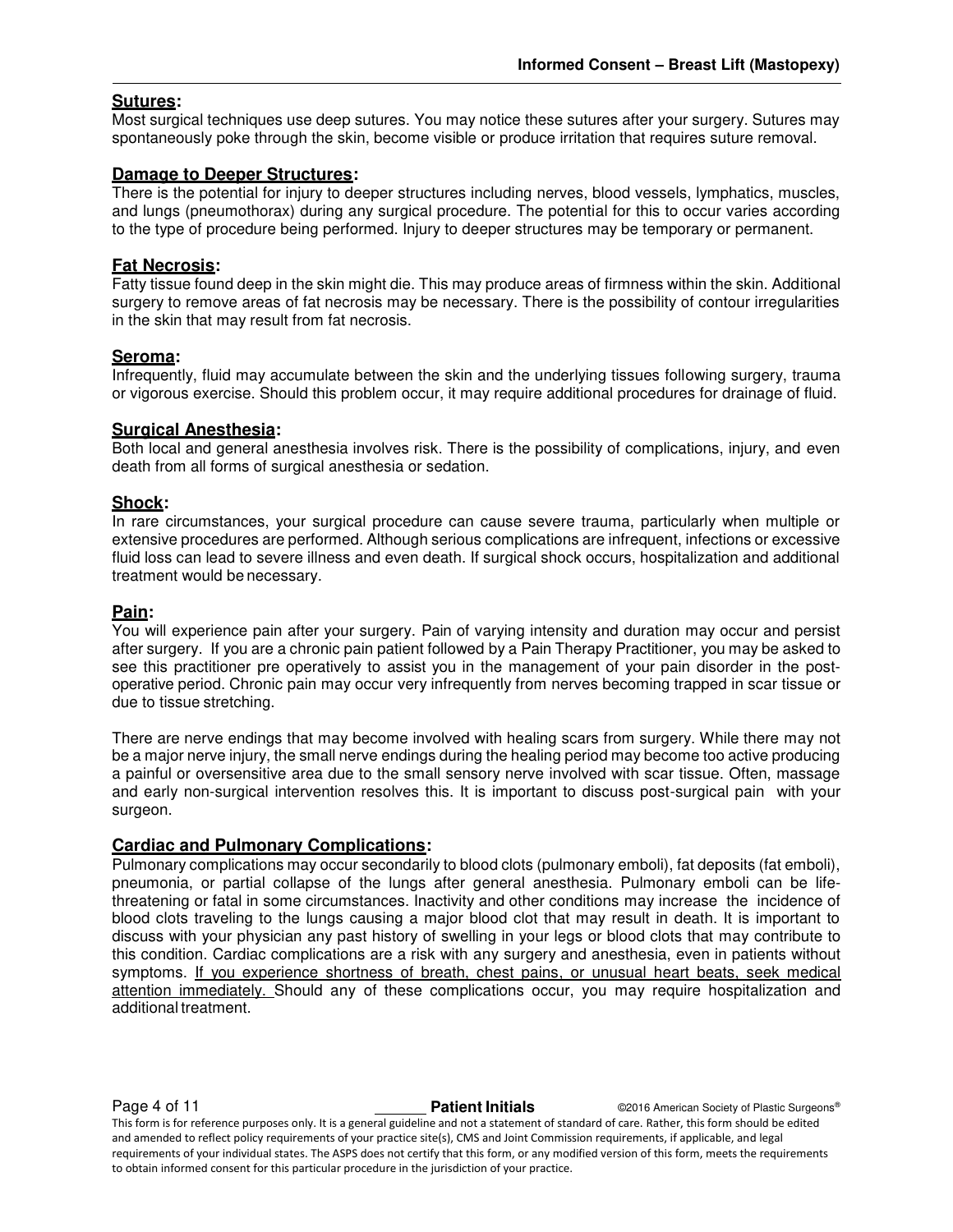#### **Venous Thrombosis (Clot) and Sequelae:**

Thrombosed veins, which resemble cords, occasionally develop in the area of the breast or around IV sites, and usually resolve without medical or surgical treatment. It is important to discuss with your surgeon any birth control pills you are taking. Certain high estrogen pills may increase your risk of thrombosed veins. Personal history of bleeding and clotting problems may also increase your risk of thrombosed veins.

#### **Allergic Reactions:**

In rare cases, local allergies to tape, suture material and glues, blood products, topical preparations or injected agents have been reported. Serious systemic reactions including shock (anaphylaxis) may occur in response to drugs used during surgery and prescription medicines. Allergic reactions may require additional treatment. It is important to notify your physician of any previous allergic reactions.

#### **Drug Reactions:**

Unexpected drug allergies, lack of proper response to medication, or illness caused by the prescribed drug are possibilities. It is important for you to inform your physician of any problems you have had with any medication or allergies to medication, prescribed or over the counter, as well as medications you now regularly take. Provide your surgeon with a list of medications and supplements you are currently taking.

#### **Surgical Wetting Solutions:**

There is the possibility that large volumes of fluid containing dilute local anesthetic drugs and epinephrine that is injected into fatty deposits during surgery may contribute to fluid overload or systemic reaction to these medications. Additional treatment including hospitalization may be necessary.

#### **Fat/Air Embolism:**

In rare cases, fat particles or air can enter the vascular system and can travel to the heart, lungs or brain. This can result in significant complications including death.

#### **Persistent Swelling (Lymphedema):**

Persistent swelling can occur following surgery.

#### **Unsatisfactory Result:**

Although good results are expected, there is no guarantee or warranty expressed or implied, on the results that may be obtained. The body is not symmetric and almost everyone has some degree of unevenness which may not be recognized in advance. One side of the face may be slightly larger, one side of the face droopier. The breast and trunk area exhibits the same possibilities. Many of such issues cannot be fully corrected with surgery. The more realistic your expectations as to results, the better your results will appear to you. Some patients never achieve their desired goals or results, at no fault of the surgeon or surgery. You may be disappointed with the results of surgery. Asymmetry, unanticipated shape and size, loss of function, wound disruption, poor healing, and loss of sensation may occur after surgery. Size may be incorrect. Unsatisfactory surgical scar location or appearance may occur. It may be necessary to perform additional surgery to improve your results. Unsatisfactory results may NOT improve with each additional treatment.

#### **ADDITIONAL ADVISORIES**

#### **Medications and Herbal Dietary Supplements:**

There are potential adverse reactions that occur as the result of taking over-the-counter, herbal, and/or prescription medications. Aspirin and medications that contain aspirin interfere with forming blood clots, and therefore may contribute to more bleeding issues. If you have a medical condition (such as heart arrhythmia, heart stent, blood vessels with blockages, or blood clots) and are taking medications to thin your blood and prevent clotting such as Plavix, Warfarin, Coumadin, Xarelto, Effient or Pradaxa, you should discuss management of these medications around the time of surgery with your plastic surgeon. Your plastic surgeon may sometimes coordinate a plan for these medications with the doctor that

**Page 5 of 11 Patient Initials CONFIDENT CONFIDENT CONFIDENT CONFIDENT** CONFIDENT CONFIDENT CONFIDENT CONFIDENT This form is for reference purposes only. It is a general guideline and not a statement of standard of care. Rather, this form should be edited and amended to reflect policy requirements of your practice site(s), CMS and Joint Commission requirements, if applicable, and legal requirements of your individual states. The ASPS does not certify that this form, or any modified version of this form, meets the requirements to obtain informed consent for this particular procedure in the jurisdiction of your practice.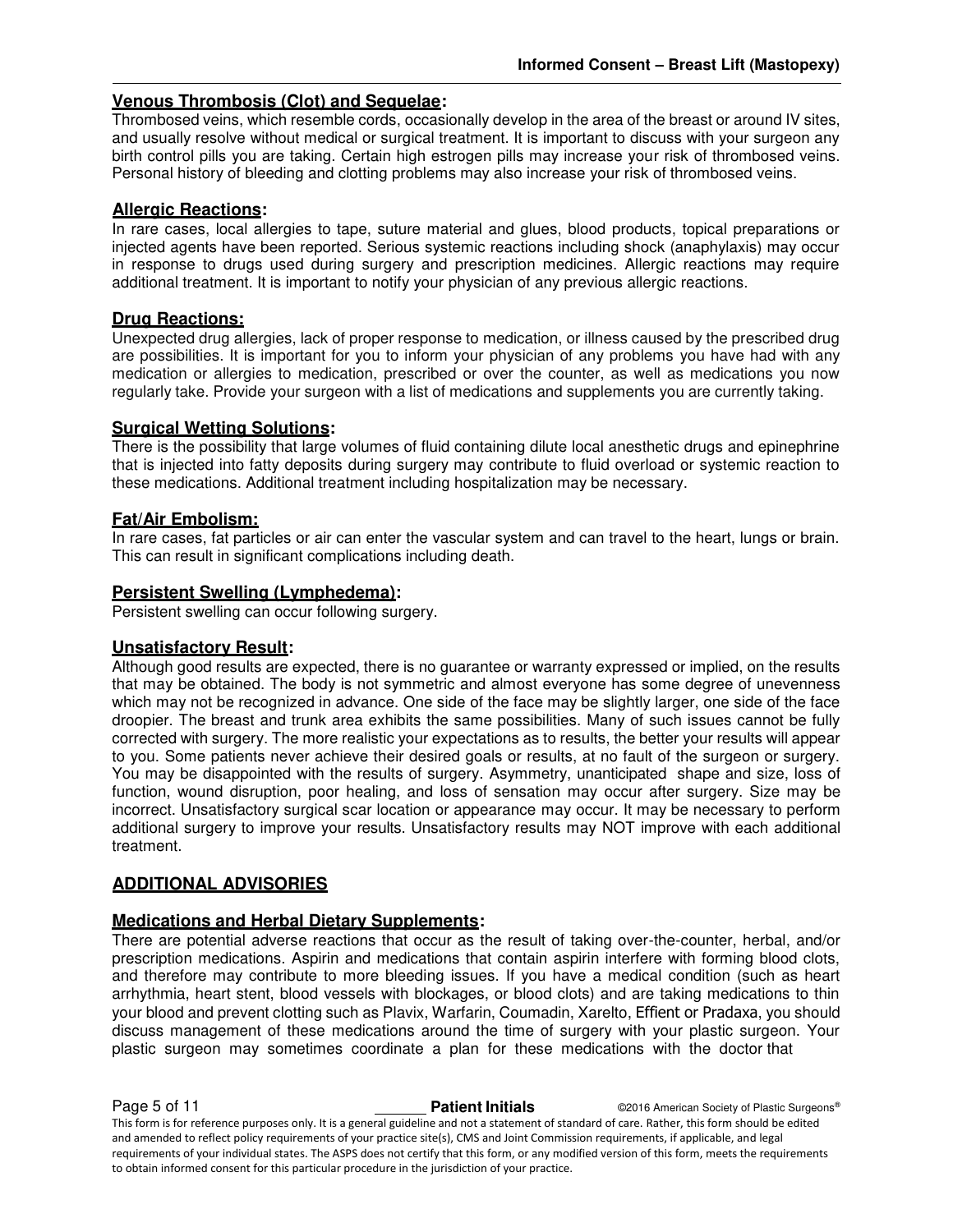prescribed them for your medical condition. If you have been prescribed drugs for a medical condition, do not stop them without discussing it first with your plastic surgeon. Stopping these medications abruptly may result in a heart attack, stroke, or death. Be sure to check with your physician about any drug interactions that may exist with medications which you are already taking. If you have an adverse reaction, stop the drugs immediately and call your plastic surgeon for further instructions. If the reaction is severe, go immediately to the nearest emergency room.

When taking the prescribed pain medications after surgery, realize that they can affect your thought process and coordination. Do not drive, do not operate complex equipment, do not make any important decisions and do not drink any alcohol while taking these medications. Be sure to take your prescribed medication only as directed.

#### **Sun Exposure – Direct or Tanning Salon:**

The effects of the sun are damaging to the skin. Exposing the treated areas to sun may result in increased scarring, color changes, and poor healing. Patients who tan, either outdoors or in a salon, should inform their surgeon and either delay treatment, or avoid tanning until the surgeon says it is safe to resume. The damaging effect of sun exposure occurs even with the use sun block or clothing coverage.

#### **Travel Plans:**

Any surgery holds the risk of complications that may delay healing and your return to normal life. Please let the surgeon know of any travel plans, important commitments already scheduled or planned, or time demands that are important to you, so that appropriate timing of surgery can occur. There are no guarantees that you will be able to resume all activities in the desired time frame. Allow at least 10-14 days to travel via airplane. Medications may be required should you have a long flight/ trip to prevent DVT/ PE in the immediate post-operative period.

#### **Long-Term Results:**

Subsequent alterations in the appearance of your body may occur as the result of aging, sun exposure, weight loss, weight gain, pregnancy, menopause or other circumstances not related to your surgery.

#### **Interference with Sentinel Lymph Node Mapping Procedures:**

Breast surgery procedures that involve cutting through breast tissue, similar to a breast biopsy, can potentially interfere with diagnostic procedures to determine lymph node drainage of breast tissue to stage breast cancer.

#### **Body-Piercing:**

Individuals who currently wear body-piercing jewelry in the surgical region are advised that an infection could develop from this activity. Body-piercing jewelry should be removed prior to your surgical procedure.

#### **Nails:**

To determine your vitals status during surgery your anesthesia provider may require access to your finger nails for monitoring. Make sure to have at least two finger nails free of nail polish or acrylic nails on the date of your surgery.

#### **Jewelry:**

Jewelry should not be brought with you at the time of your surgical procedure. Items such as earrings, wedding rings, necklaces, etc. should be removed and placed in a safe place. Do not bring your jewelry with you for your surgery.

#### **Future Pregnancy and Breast Feeding:**

This surgery is not known to interfere with pregnancy. If you are planning a pregnancy, your breast skin may stretch and offset the results of surgery. You may have more difficulty breast feeding after this operation.

**Page 6 of 11 Patient Initials Patient Initials** ©2016 American Society of Plastic Surgeons® This form is for reference purposes only. It is a general guideline and not a statement of standard of care. Rather, this form should be edited and amended to reflect policy requirements of your practice site(s), CMS and Joint Commission requirements, if applicable, and legal requirements of your individual states. The ASPS does not certify that this form, or any modified version of this form, meets the requirements to obtain informed consent for this particular procedure in the jurisdiction of your practice.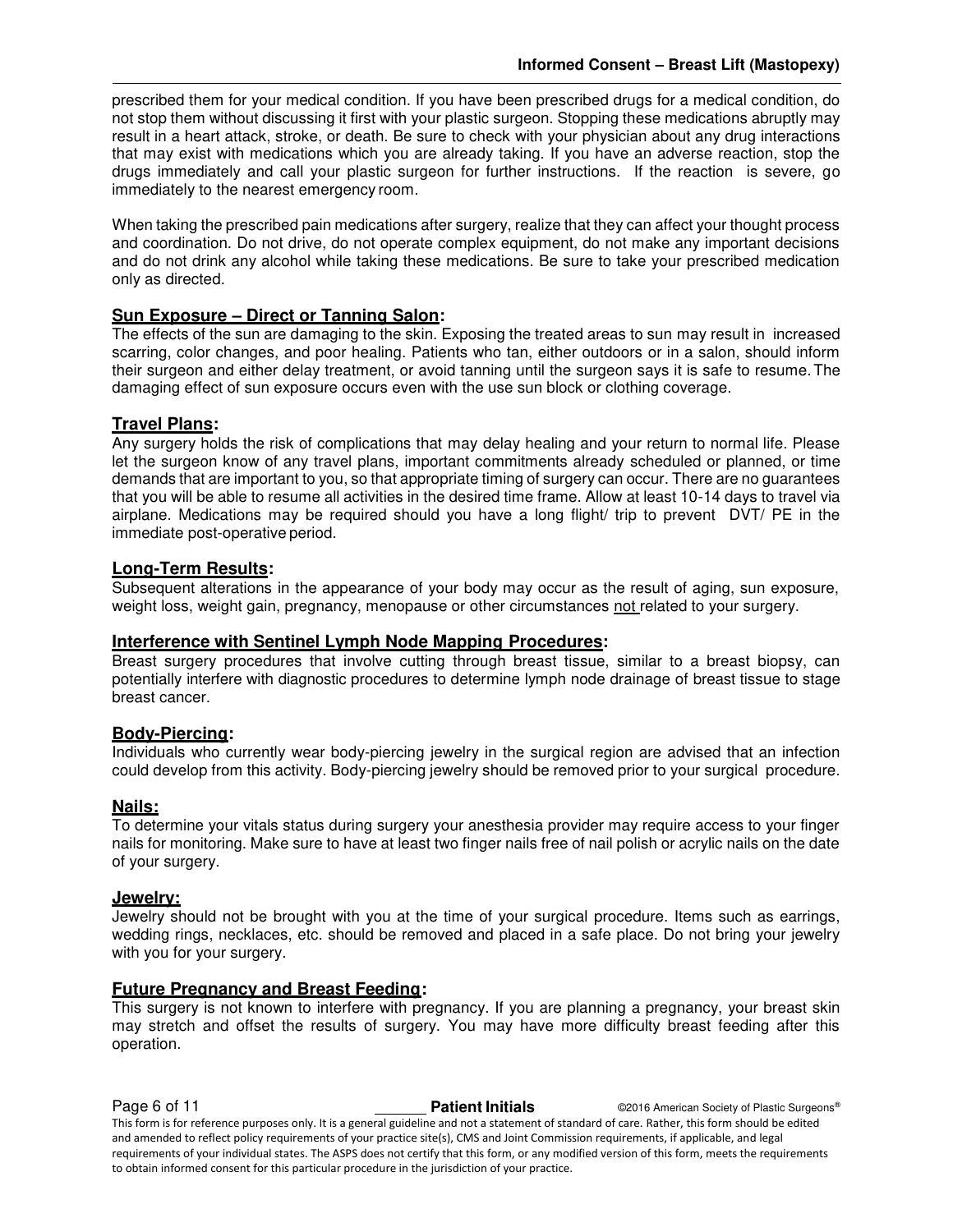#### **Female Patient Information:**

It is important to inform your plastic surgeon if you use birth control pills, estrogen replacement, or if you suspect you may be pregnant. Many medications including antibiotics may neutralize the preventive effect of birth control pills, allowing for conception and pregnancy.

#### **Intimate Relations After Surgery:**

Surgery involves coagulating of blood vessels and increased activity of any kind may open these vessels leading to a bleed, or hematoma. Activity that increases your pulse or heart rate may cause additional bruising, swelling, and the need for return to surgery to control bleeding. It is wise to refrain from intimate physical activities until your physician states it is safe.

#### **Mental Health Disorders and Elective Surgery:**

It is important that all patients seeking to undergo elective surgery have realistic expectations that focus on improvement rather than perfection. Complications or less than satisfactory results are sometimes unavoidable, may require additional surgery and often are stressful. Please openly discuss with your surgeon, prior to surgery, any history that you may have of significant emotional depression or mental health disorders. Although many individuals may benefit psychologically from the results of elective surgery, effects on mental health cannot be accurately predicted.

#### **ADDITIONAL SURGERY NECESSARY (Re-Operations)**

There are many variable conditions that may influence the long-term result of surgery. It is unknown how your tissue may respond or how wound healing will occur after surgery. Secondary surgery may be necessary to perform additional tightening or repositioning of body structures. Should complications occur, additional surgery or other treatments may be necessary. Even though risks and complications occur infrequently, the risks cited are associated with this surgery. Other complications and risks can occur but are less common. The practice of medicine and surgery is not an exact science. Although good results are expected, there is no guarantee or warranty expressed or implied, on the results that may be obtained. In some situations, it may not be possible to achieve optimal results with a single surgical procedure. You and your surgeon will discuss the options available should additional surgery be advised. There may be additional costs and expenses for such additional procedures, including surgical fees, facility and anesthesia fees, pathology and lab testing.

#### **PATIENT COMPLIANCE**

Follow all physician instructions carefully; this is essential for the success of your outcome. It is important that the surgical incisions are not subjected to excessive force, swelling, abrasion, or motion during the time of healing. Personal and vocational activity needs to be restricted. Protective dressings and drains should not be removed unless instructed by your plastic surgeon. Successful post-operative function depends on both surgery and subsequent care. Physical activity that increases your pulse or heart rate may cause bruising, swelling, fluid accumulation and the need for return to surgery. It is important that you participate in follow-up care, return for aftercare, and promote your recovery after surgery.

### **ATTESTATIONS**

#### **Smoking, Second-Hand Smoke Exposure, Nicotine Products (Patch, Gum, Nasal Spray):**

Patients who are currently smoking or use tobacco or nicotine products (patch, gum, or nasal spray) are at a greater risk for significant surgical complications of skin loss and delayed healing and additional scarring. Individuals exposed to second-hand smoke are also at potential risk for similar complications attributable to nicotine exposure. Additionally, smoking may have a significant negative effect on anesthesia and recovery from anesthesia, with coughing and possibly increased bleeding. Individuals who are not exposed to tobacco smoke or nicotine-containing products have a significantly lower risk of these type of complications. Please indicate your current status regarding these items below**:** 

**Page 7 of 11 Patient Initials Patient Initials C2016 American Society of Plastic Surgeons®** This form is for reference purposes only. It is a general guideline and not a statement of standard of care. Rather, this form should be edited and amended to reflect policy requirements of your practice site(s), CMS and Joint Commission requirements, if applicable, and legal requirements of your individual states. The ASPS does not certify that this form, or any modified version of this form, meets the requirements to obtain informed consent for this particular procedure in the jurisdiction of your practice.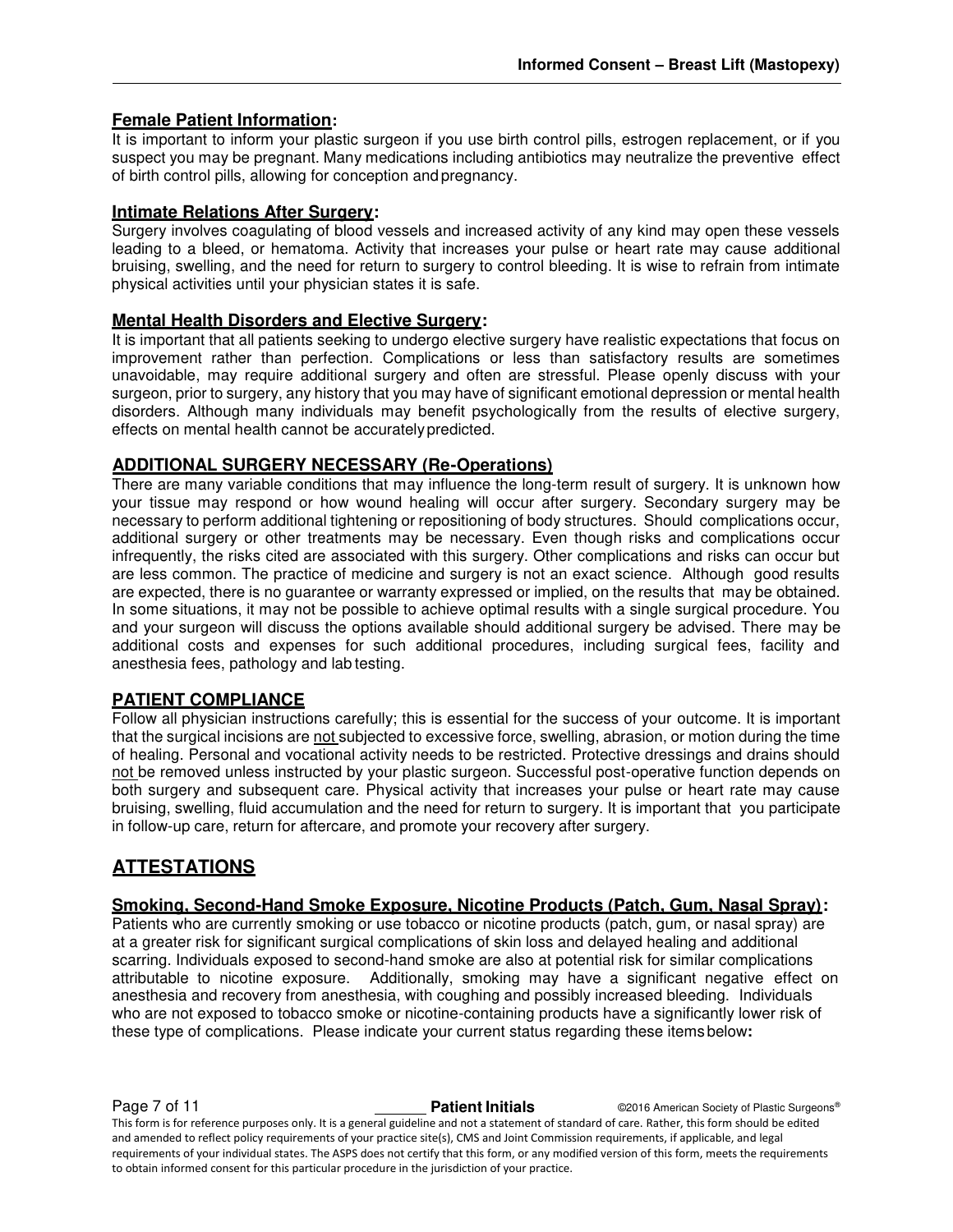I am a non-smoker and do not use nicotine products. I understand the potential risk of second-hand smoke exposure causing surgical complications.

am a smoker or use tobacco / nicotine products. I understand the risk of surgical complications due to smoking or use of nicotine products.

I have smoked and stopped approximately eqg. I understand I may still have the effects and therefore risks from smoking in my system, if not enough time has lapsed.

I have been advised to stop smoking immediately and have been informed of the risks, benefits, expectations and alternatives to my surgery if I continue smoking.

It is important to refrain from smoking at least 6 weeks before surgery and until your physician states it is safe to return, if desired. I acknowledge that I will inform my physician if I continue to smoke within this time frame, and understand that for my safety, the surgery, if possible, may be delayed.

Smoking may have such a negative effect on your surgery that a urine or blood test just before surgery may be done which will prove the presence of Nicotine. If positive, your surgery may be cancelled and your surgery, scheduling fee, and other prepaid amounts may be forfeited. Honestly disclose smoking to your surgeon.

#### **Sleep Apnea / CPAP:**

Individuals who have breathing disorders such as "Obstructive Sleep Apnea" and who may rely upon CPAP devices (continuous positive airway pressure) or utilize nighttime oxygen are advised that they are at a substantive risk for respiratory arrest and death when they take narcotic pain medications following surgery. This is an important consideration when evaluating the safety of surgical procedures in terms of very serious complications, including death, that relate to pre-existing medical conditions. Surgery may be considered only with monitoring afterwards in a hospital setting in order to reduce risk of potential respiratory complications and to safely manage pain following surgery.

Please consider the following symptoms of sleep apnea:



It is important for you to inform and discuss any of the above symptoms that you have experienced with your surgeon.

#### **DVT/PE Risks and Advisory:**

There is a risk of blood clots, Deep Vein Thrombosis (DVT) and Pulmonary Embolus (PE) with every surgical procedure. It varies with the risk factors below. The higher the risk factors, the greater the risk and

**Page 8 of 11 Patient Initials COVID-2016** American Society of Plastic Surgeons® This form is for reference purposes only. It is a general guideline and not a statement of standard of care. Rather, this form should be edited and amended to reflect policy requirements of your practice site(s), CMS and Joint Commission requirements, if applicable, and legal requirements of your individual states. The ASPS does not certify that this form, or any modified version of this form, meets the requirements to obtain informed consent for this particular procedure in the jurisdiction of your practice.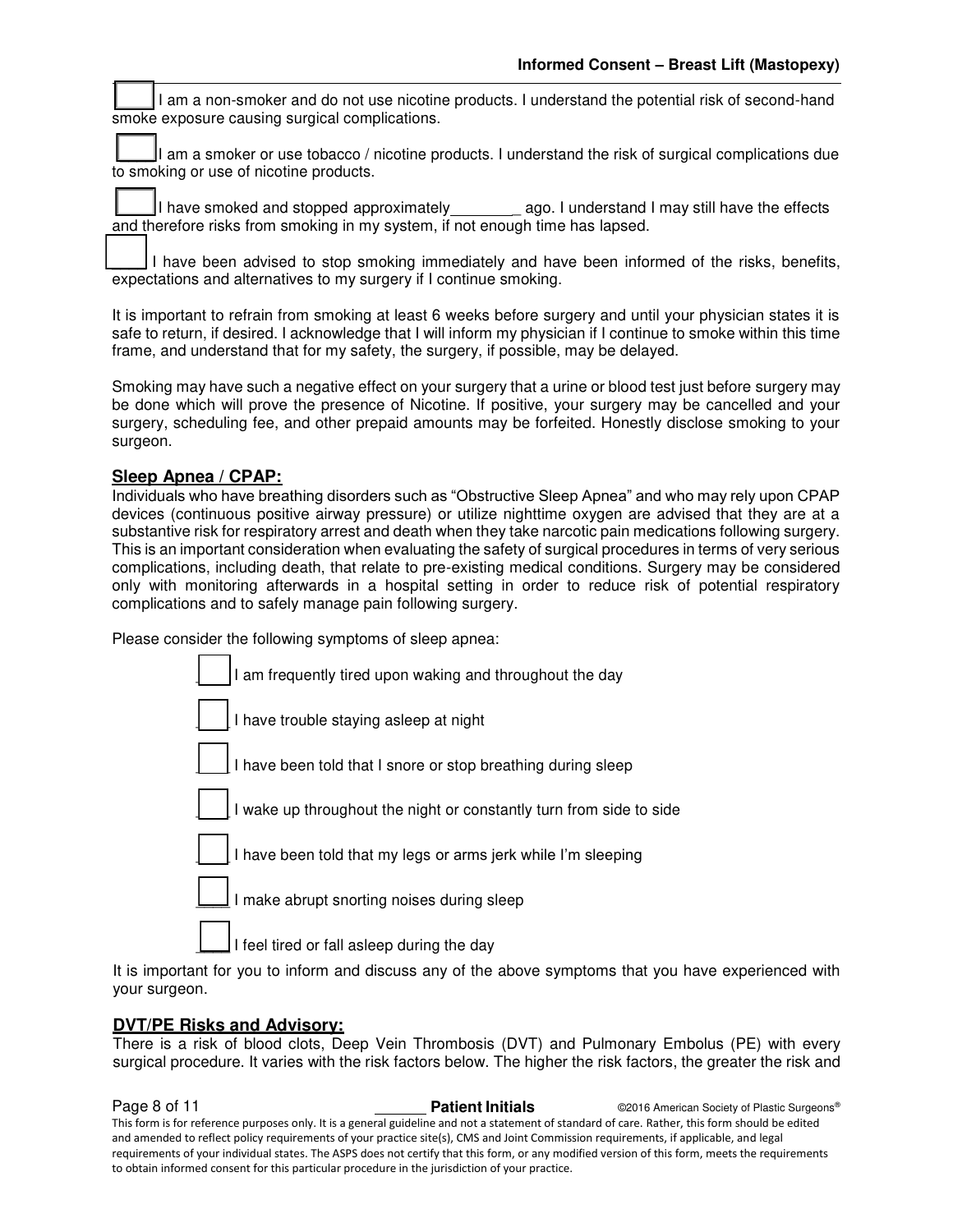#### **Informed Consent – Breast Lift (Mastopexy)**

the more involved you must be in both understanding these risks and, when permitted by your physician, walking and moving your legs. There may also be leg stockings, squeezing active leg devices, and possibly medicines to help lower your risk.

There are many conditions that may increase or affect risks of clotting. Inform your doctor about any past or present history of any of the following:

| Past History of Blood Clots                                          |
|----------------------------------------------------------------------|
| Family History of Blood Clots                                        |
| <b>Birth Control Pills</b>                                           |
| Hormone Stimulating Drugs                                            |
| Swollen Legs                                                         |
| <b>History of Cancer</b>                                             |
| Large Dose Vitamins                                                  |
| Varicose Veins                                                       |
| Past Illnesses of the Heart, Liver, Lung, or Gastrointestinal Tract. |
| History of Multiple Spontaneous Abortions or Miscarriages            |
|                                                                      |

I understand the risks relating to DVT/PE and how important it is to comply with therapy as discussed with my surgeon. The methods of preventative therapy include: Early ambulation when allowed Compression devices (SCD/ICD) Anticoagulation Protocols when Allowed

For high risk patients, the risks of VTE are still high, even in the setting of appropriate chemoprophylaxis. If your surgery is elective and you're a high risk patient, it's best to consider with not proceeding with such elective surgery.

#### **COMMUNICATION ACKNOWLEDGEMENT – CONSENT**

There are many ways to communicate with you. It is important to keep appointments and let us know if problems or issues arise. Methods of communicating are by telephone, text, pager, answering service if available, email, and regular mail. If an emergency arises, keep us alerted to your progress so we may aid in any necessary treatments. Please do not leave a message after hours or on weekends on the office answering machine if any urgent or emergent situation exists, as there is a delay in retrieving such messages. All attempts will be made to preserve your privacy in accordance with HIPAA rules.

Please select preferred way of communicating with you:

Telephone

**Page 9 of 11 Patient Initials Patient Initials CALC AMERICA CONSTRANS CONSTRANS Plastic Surgeons®** 

This form is for reference purposes only. It is a general guideline and not a statement of standard of care. Rather, this form should be edited and amended to reflect policy requirements of your practice site(s), CMS and Joint Commission requirements, if applicable, and legal requirements of your individual states. The ASPS does not certify that this form, or any modified version of this form, meets the requirements to obtain informed consent for this particular procedure in the jurisdiction of your practice.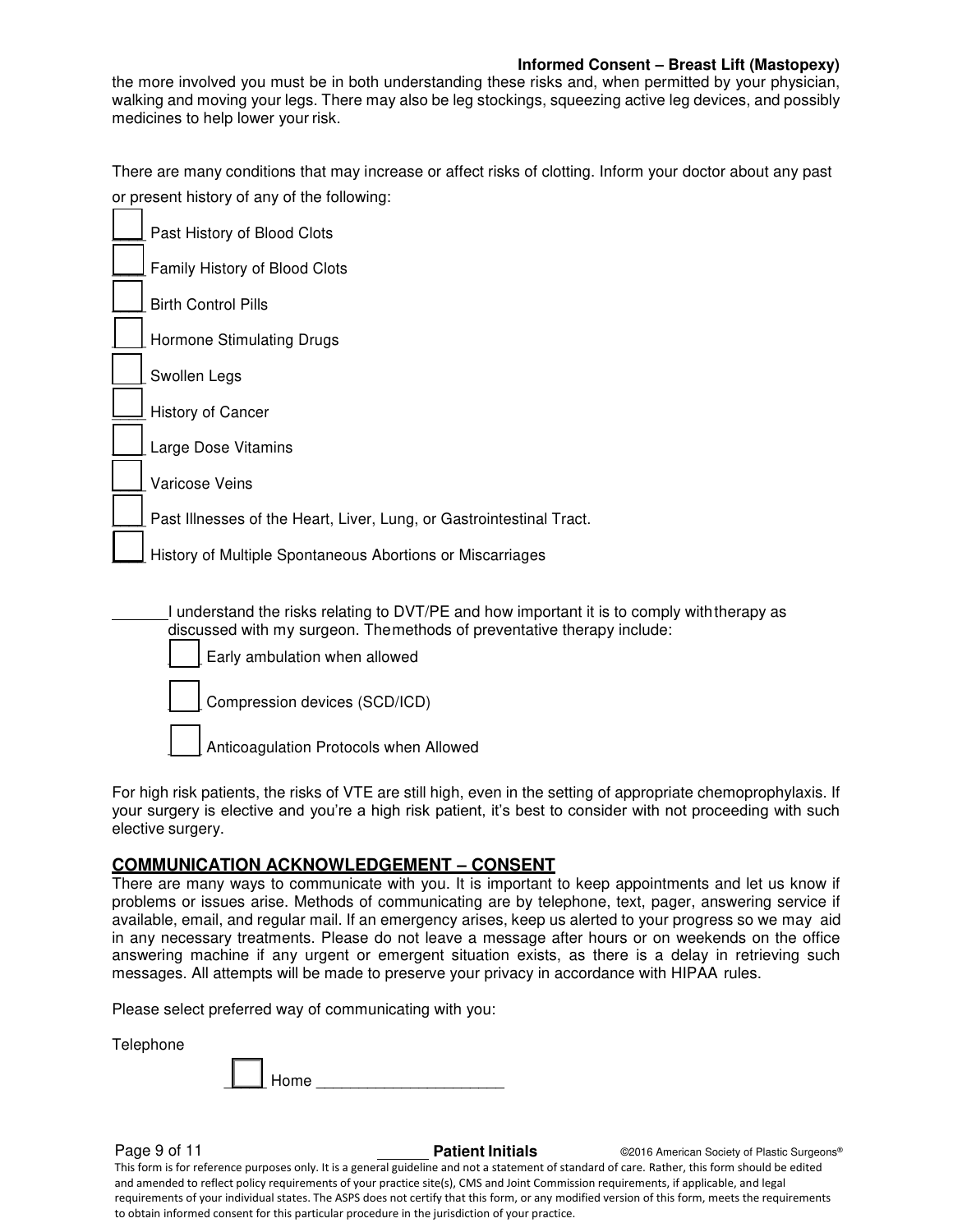|  |  |  |  |  | Informed Consent - Breast Lift (Mastopexy) |
|--|--|--|--|--|--------------------------------------------|
|--|--|--|--|--|--------------------------------------------|

| Work                                                                                                          | Informed Co |
|---------------------------------------------------------------------------------------------------------------|-------------|
| Cell                                                                                                          |             |
| Text                                                                                                          |             |
| $\Box$ Pager – Answering Service if available                                                                 |             |
| $\overline{\underline{\mathsf{I}}}$ Email – with up to date email address $\overline{\underline{\mathsf{I}}}$ |             |
| Regular Mail and Delivery                                                                                     |             |

#### **DISCLAIMER**

Informed-consent documents are used to communicate information about the proposed surgical treatment of a disease or condition along with disclosure of risks and alternative forms of treatment(s), including no surgery. The informed-consent process attempts to define principles of risk disclosure that should generally meet the needs of most patients in most circumstances.

However, informed-consent documents should not be considered all-inclusive in defining other methods of care and risks encountered. Your plastic surgeon may provide you with additional or different information which is based on all the facts in your particular case and the current state of medical knowledge.

Informed-consent documents are not intended to define or serve as the standard of medical care. Standards of medical care are determined on the basis of all of the facts involved in an individual case and are subject to change as scientific knowledge and technology advance and as practice patterns evolve.

**It is important that you read the above information carefully and have all of your questions answered before signing the consent on the next page.** 

**Page 10 of 11 Patient Initials Patient Initials** ©2016 American Society of Plastic Surgeons®

This form is for reference purposes only. It is a general guideline and not a statement of standard of care. Rather, this form should be edited and amended to reflect policy requirements of your practice site(s), CMS and Joint Commission requirements, if applicable, and legal requirements of your individual states. The ASPS does not certify that this form, or any modified version of this form, meets the requirements to obtain informed consent for this particular procedure in the jurisdiction of your practice.